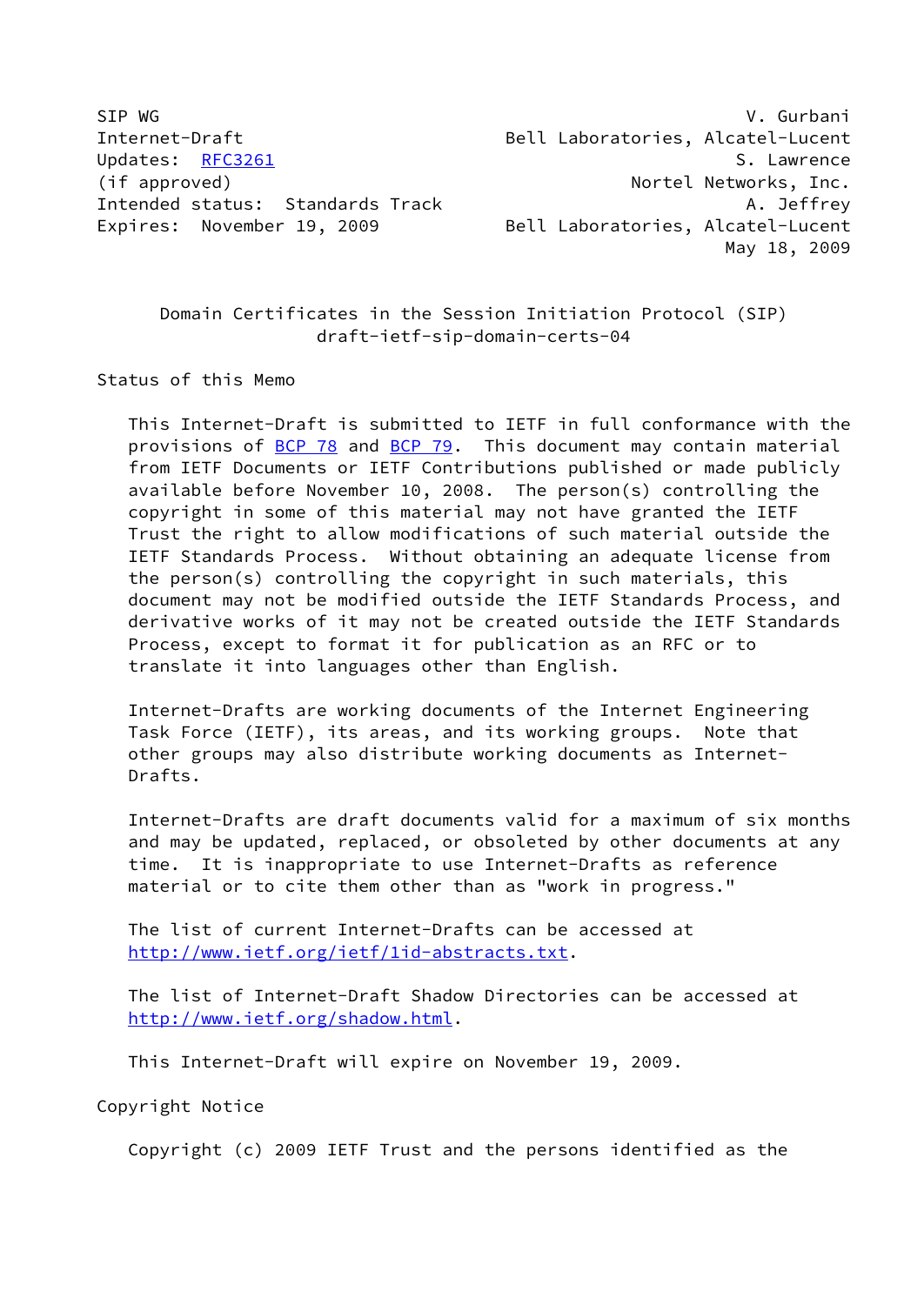document authors. All rights reserved.

This document is subject to **[BCP 78](https://datatracker.ietf.org/doc/pdf/bcp78)** and the IETF Trust's Legal Provisions Relating to IETF Documents in effect on the date of publication of this document [\(http://trustee.ietf.org/license-info](http://trustee.ietf.org/license-info)). Please review these documents carefully, as they describe your rights and restrictions with respect to this document.

# Abstract

 This document describes how to construct and interpret certain information in a X.509 PKIX-compliant certificate for use in a Session Initiation Protocol (SIP) over Transport Layer Security (TLS) connection. More specifically, this document describes how to encode and extract the identity of a SIP domain in a certificate and how to use that identity for SIP domain authentication. As such, this document is relevant both to implementors of SIP and to issuers of cetificates.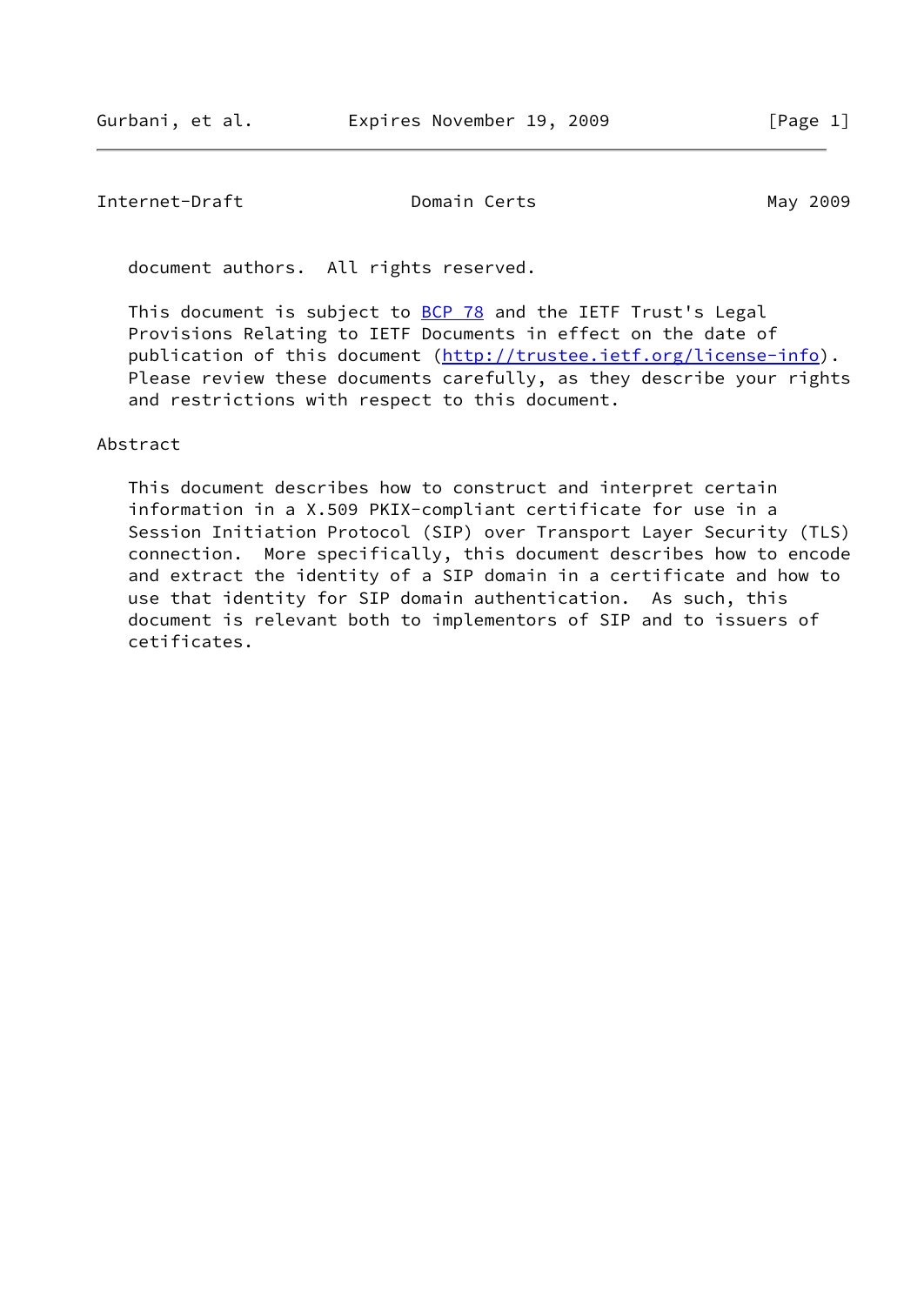Gurbani, et al. **Expires November 19, 2009** [Page 2]

 $\sim$ 

Internet-Draft **Domain Certs** Domain Certs May 2009

# Table of Contents

| 2.               |                                                                                                       |  |  |  |  |
|------------------|-------------------------------------------------------------------------------------------------------|--|--|--|--|
| $\overline{3}$ . | Problem statement $\ldots \ldots \ldots \ldots \ldots \ldots \ldots$                                  |  |  |  |  |
| $\overline{4}$ . | SIP domain to host resolution 6                                                                       |  |  |  |  |
| 5.               | The need for mutual interdomain authentication $\frac{7}{2}$                                          |  |  |  |  |
| 6.               | Certificate usage by a SIP service provider $\cdots \cdots$                                           |  |  |  |  |
| 7.               |                                                                                                       |  |  |  |  |
| 7.1.             | Finding SIP Identities in a Certificate $\cdots$ 9                                                    |  |  |  |  |
| 7.2.             | Comparing SIP Identities 10                                                                           |  |  |  |  |
| 7.3.             | Client behavior $\ldots \ldots \ldots \ldots \ldots \ldots \ldots \underline{11}$                     |  |  |  |  |
| 7.4.             | Server behavior $\dots \dots \dots \dots \dots \dots \dots \dots \dots \dots \dots \dots \dots \dots$ |  |  |  |  |
|                  |                                                                                                       |  |  |  |  |
| 7.6.             |                                                                                                       |  |  |  |  |
|                  | 7.7. Redirect server behavior 13                                                                      |  |  |  |  |
|                  | 7.8. Virtual SIP Servers and Certificate Content $\ldots \ldots$ 13                                   |  |  |  |  |
|                  | 8. Security Considerations 13                                                                         |  |  |  |  |
|                  | <u>8.1</u> . Connection authentication using Digest $\cdots$ 14                                       |  |  |  |  |
|                  |                                                                                                       |  |  |  |  |
|                  |                                                                                                       |  |  |  |  |
|                  |                                                                                                       |  |  |  |  |
|                  |                                                                                                       |  |  |  |  |
|                  |                                                                                                       |  |  |  |  |
|                  | Appendix A. Editorial guidance (non-normative) 16                                                     |  |  |  |  |
|                  |                                                                                                       |  |  |  |  |
|                  |                                                                                                       |  |  |  |  |
|                  |                                                                                                       |  |  |  |  |
|                  |                                                                                                       |  |  |  |  |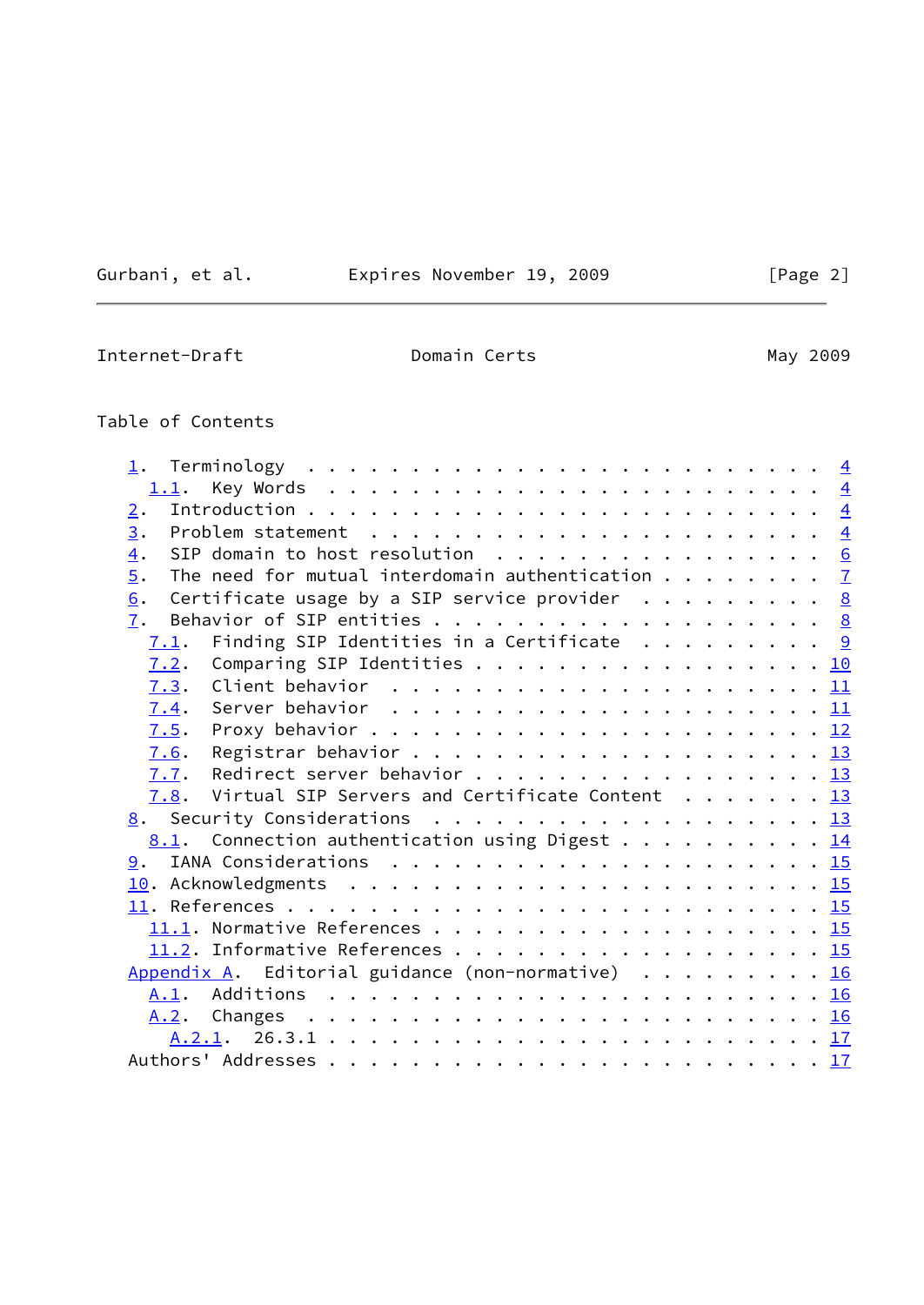#### Gurbani, et al. Expires November 19, 2009 [Page 3]

<span id="page-3-1"></span>Internet-Draft **Domain Certs** Domain Certs May 2009

- <span id="page-3-0"></span>[1](#page-3-0). Terminology
- <span id="page-3-2"></span>[1.1](#page-3-2). Key Words

 The key words "MUST", "MUST NOT", "REQUIRED", "SHALL", "SHALL NOT", "SHOULD", "SHOULD NOT", "RECOMMENDED", "MAY", and "OPTIONAL" in this document are to be interpreted as described in [RFC 2119](https://datatracker.ietf.org/doc/pdf/rfc2119)  $[1]$  $[1]$ .

Additional definition(s):

 SIP domain identity: An identity (e.g., "sip:example.com") contained in an X.509 certificate bound to a subject that identifies the subject as an authoritative SIP server for a domain.

<span id="page-3-3"></span>[2](#page-3-3). Introduction

[RFC 5246](https://datatracker.ietf.org/doc/pdf/rfc5246) [\[3\]](#page-16-5) Transport Layer Security (TLS) has started to appear in an increasing number of Session Initiation Protocol (SIP) [RFC 3261](https://datatracker.ietf.org/doc/pdf/rfc3261)  $[2]$  $[2]$  implementations. In order to use the authentication capabilities of TLS, certificates as defined by the Internet X.509 Public Key Infrastructure  $RFC 5280 [4]$  $RFC 5280 [4]$  $RFC 5280 [4]$  are required.</u>

 Existing SIP specifications do not sufficiently specify how to use certificates for domain (as opposed to host) authentication. This document provides guidance to ensure interoperability and uniform conventions for the construction and interpretation of certificates used to identify their holders as being authoritative for the domain.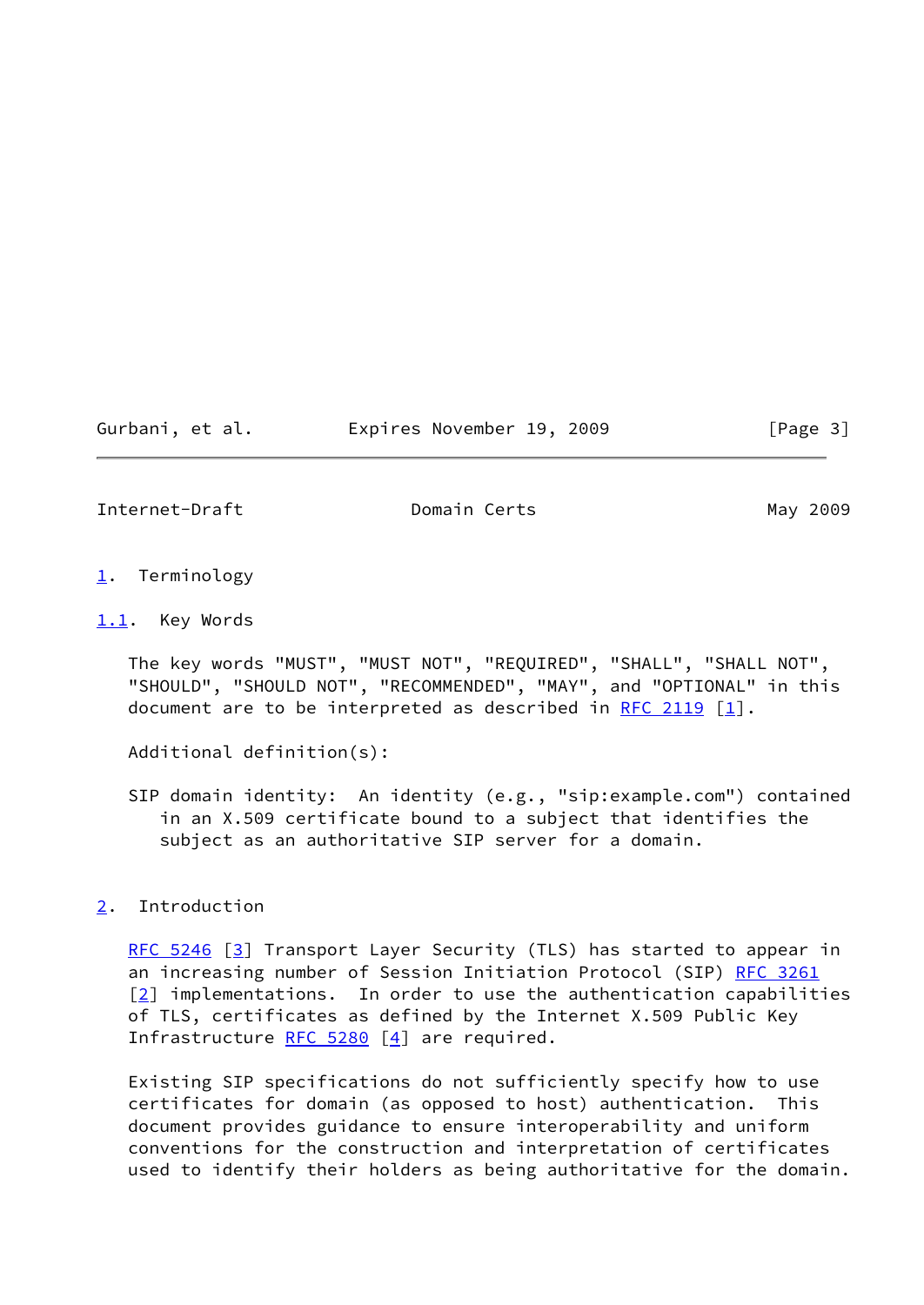The discussion in this document is pertinent to an X.509 PKIX compliant certificate used for a TLS connection; this document does not define use of such certificates for any other purpose (such as S/MIME).

<span id="page-4-0"></span>[3](#page-4-0). Problem statement

 TLS uses [RFC 5280](https://datatracker.ietf.org/doc/pdf/rfc5280) [[4\]](#page-16-7) X.509 Public Key Infrastructure to bind an identity or a set of identities, to the subject of a X.509 certificate. While [RFC3261](https://datatracker.ietf.org/doc/pdf/rfc3261) provides adequate guidance on the use of X.509 certificates used for S/MIME, it is relatively silent on the use of such certificates for TLS. With respect to certificates for TLS, [RFC3261](https://datatracker.ietf.org/doc/pdf/rfc3261) (Section 26.3.1) says:

 "Proxy servers, redirect servers and registrars SHOULD possess a site certificate whose subject corresponds to their canonical hostname."

| Gurbani, et al. |  | Expires November 19, 2009 |  | [Page 4] |  |
|-----------------|--|---------------------------|--|----------|--|
|                 |  |                           |  |          |  |

Internet-Draft Domain Certs May 2009

 The security properties of TLS and S/MIME as used in SIP are different: X.509 certificates for S/MIME are generally used for end to-end authentication and encryption, thus they serve to bind the identity of a user to the certificate and [RFC3261](https://datatracker.ietf.org/doc/pdf/rfc3261) is sufficiently clear that in certificates used for S/MIME, the subjectAltName field will contain the appropriate identity. On the other hand, X.509 certificates used for TLS serve to bind the identities of the per-hop domain sending or receiving the SIP messages. However, the lack of guidelines in  $RFC3261$  on exactly where to put identities  $-$  in the subjectAltName field or carried as a Common Name (CN) in the Subject field -- of a X.509 certificates created ambiguities. Following the accepted practice of the time, legacy X.509 certificates were allowed to store the identity in the CN field of the certificate instead of the currently specified subjectAltName extension. Lack of further guidelines on how to interpret the identities, which identity to choose if more than one identity is present in the certificate, the behavior when multiple identities with different schemes were present in the certificate, etc. lead to ambiguities when attempting to interpret the certificate in a uniform manner for TLS use.

 This document shows how the certificates are to be used for mutual authentication when both the client and server possess appropriate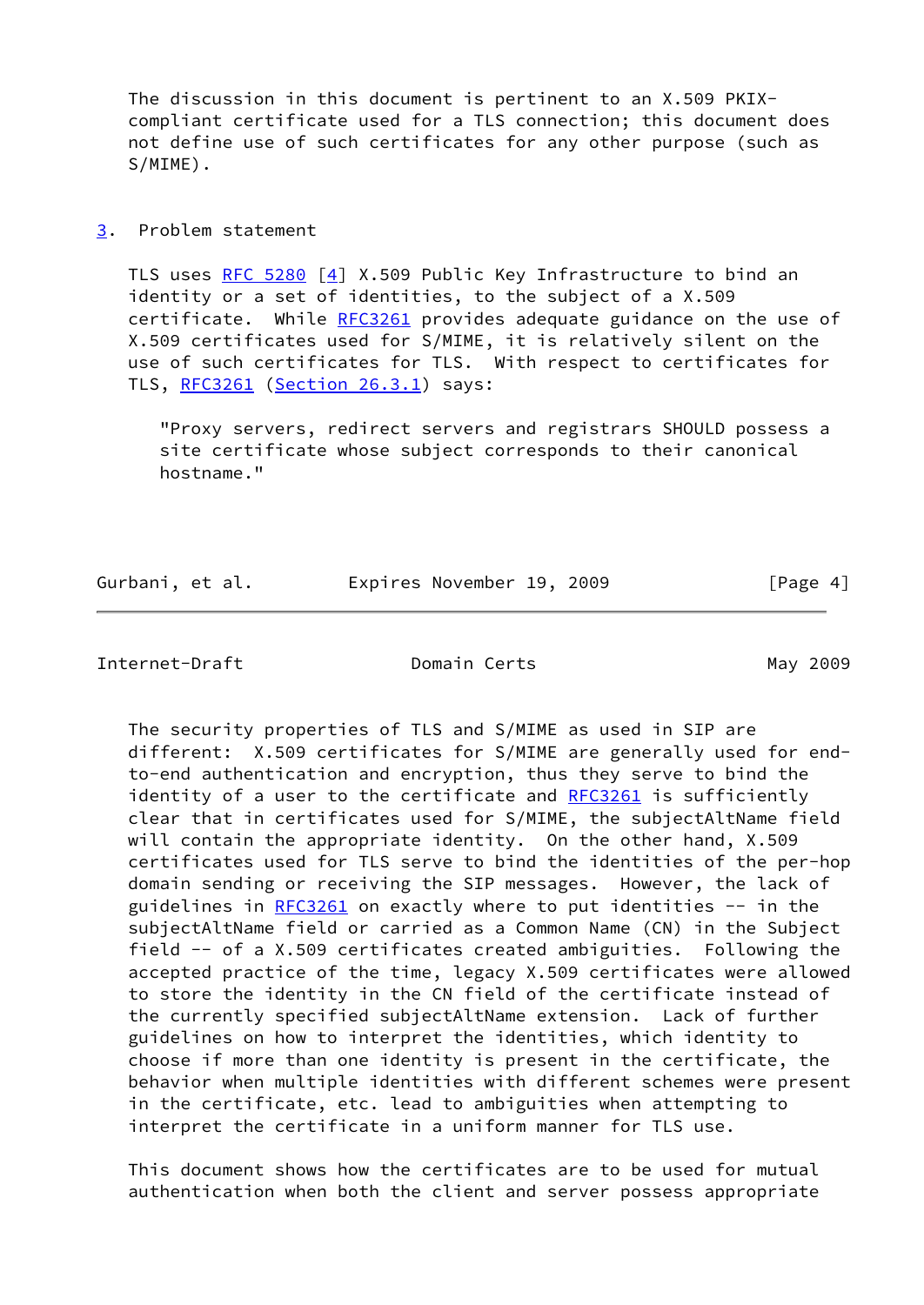certificates, and normative behavior for matching the DNS query string with an identity stored in the X.509 certificate. Furthermore, a certificate can contain multiple identities for the subject in the subjectAltName extension (the "subject" of a certificate identifies the entity associated with the public key stored in the public key field.) As such, this document specifies appropriate matching rules to encompass various subject identity representation options. And finally, this document also provides guidelines to service providers for assigning certificates to SIP servers.

 The rest of this document is organized as follows: the next section provides an overview of the most primitive case of a client using DNS to access a SIP server and the resulting authentication steps. [Section 5](#page-6-0) looks at the reason why mutual inter-domain authentication is desired in SIP, and the lack of normative text and behavior in [RFC3261](https://datatracker.ietf.org/doc/pdf/rfc3261) for doing so. [Section 6](#page-8-0) outlines normative guidelines for a service provider assigning certificates to SIP servers. [Section 7](#page-8-1) provides normative behavior on the SIP entities (user agent clients, user agent servers, registrars, redirect servers, and proxies) that need perform authentication based on X.509 certificates. [Section 8](#page-14-0) includes the security considerations.

| Gurbani, et al. | Expires November 19, 2009 |  | [Page 5] |
|-----------------|---------------------------|--|----------|
|                 |                           |  |          |

<span id="page-5-1"></span>Internet-Draft **Domain Certs** Domain Certs May 2009

#### <span id="page-5-0"></span>[4](#page-5-0). SIP domain to host resolution

Routing in SIP is performed by having the client execute [RFC 3263](https://datatracker.ietf.org/doc/pdf/rfc3263) [[6\]](#page-16-8) procedures on a URI, called the "Application Unique String (AUS) (c.f. Section [8 of RFC 3263](https://datatracker.ietf.org/doc/pdf/rfc3263#section-8)  $[6]$ ). These procedures take as input a SIP AUS (the SIP domain) and return an ordered set containing one or more IP addresses, and a port number and transport corresponding to each IP address in the set (the "Expected Output") by querying an Domain Name Service (DNS). If the transport indicates the use of TLS, then a TLS connection is opened to the server on a specific IP address and port. The server presents an X.509 certificate to the client for verification as part of the initial TLS handshake.

 The client extracts identifiers from the Subject and any subjectAltName extension in the certificate (see [Section 7.1](#page-9-0)) and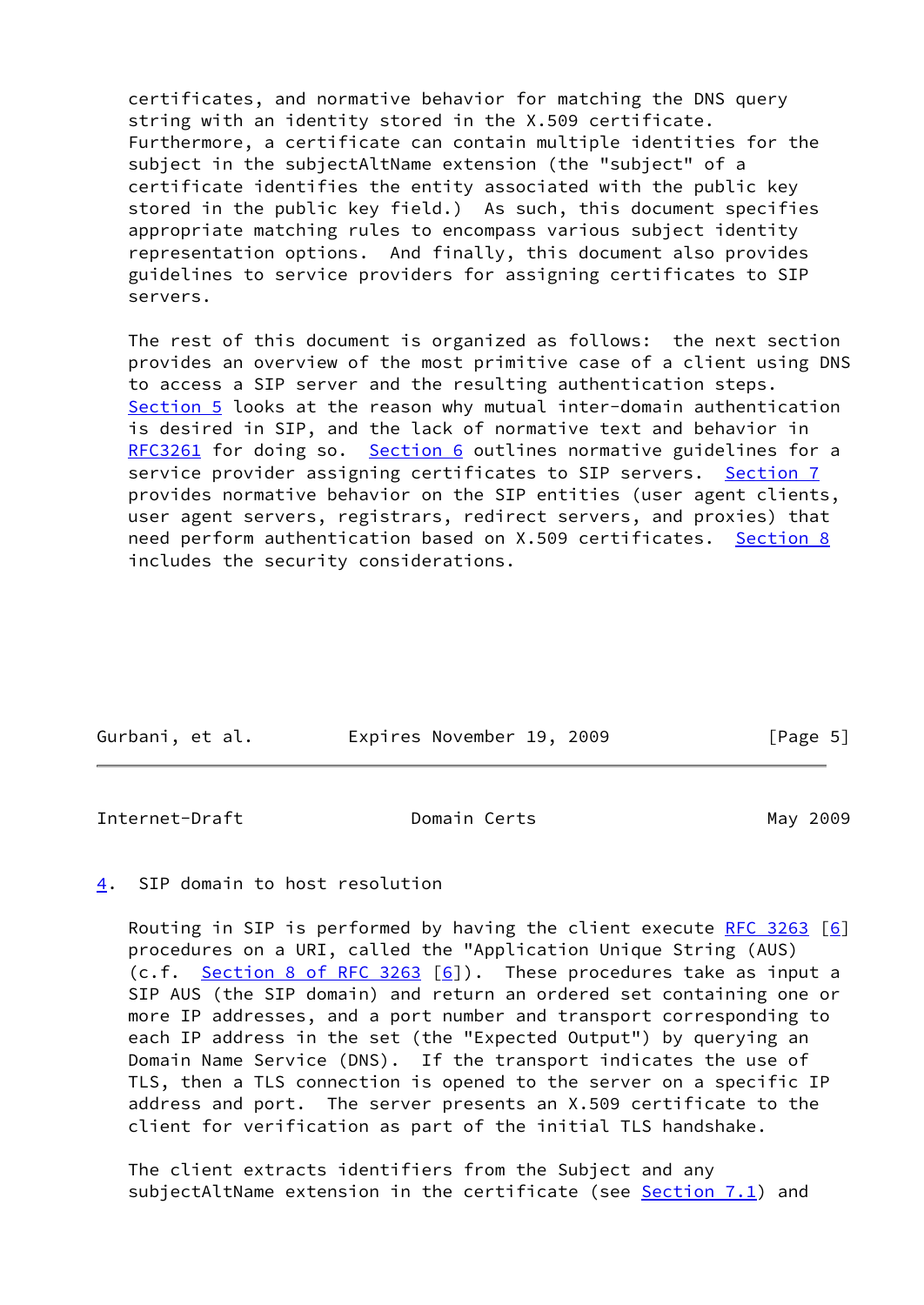compares these values to the AUS. If any identifier match is found, the server is considered to be authenticated and subsequent signaling can now proceed over the TLS connection. Matching rules for X.509 certificates and the normative behavior for clients is specified in [Section 7.3](#page-11-0).

 As an example, consider a request that is to be routed to the SIP address "sips:alice@example.com". This address requires a secure connection to the SIP domain "example.com", which becomes the SIP AUS value. Through a series of DNS manipulations, the AUS is mapped to a set of host addresses and transports. The entity attempting to create the connection selects an address appropriate for use with TLS from this set. When the connection is established to that server, the server presents a certificate asserting the identity "sip: example.com". Since the domain part of the SIP AUS matches the subject of the certificate, the server is authenticated (see [Section 7.2](#page-10-0) for the normative rules that govern this comparison)

 SIPS borrows this pattern of server certificate matching from HTTPS. However, [RFC 2818](https://datatracker.ietf.org/doc/pdf/rfc2818) [\[7\]](#page-16-9) prefers that the identity be conveyed as a subjectAltName extension of type dNSName rather than the common practice of conveying the identity in the CN field of the Subject field. Similarly, this document recommends that the SIP domain identity be conveyed as a subjectAltName extension of type uniformResourceIdentifier (c.f. [Section 6](#page-8-0), [Section 7.1\)](#page-9-0).

 A domain name in an X.509 certificates is properly interpreted only as a sequence of octets to be compared to the URI used to reach the host. No inference can be made based on the DNS name hierarchy. For example, a valid certificate for "example.com" does not imply that the owner of that certificate has any relationship at all to "subname.example.com".

<span id="page-6-1"></span><span id="page-6-0"></span>

| Gurbani, et al.                          | Expires November 19, 2009                      | [Page 6] |
|------------------------------------------|------------------------------------------------|----------|
| Internet-Draft                           | Domain Certs                                   | May 2009 |
| 5.                                       | The need for mutual interdomain authentication |          |
|                                          | Consider the SIP trapezoid shown in Figure 1.  |          |
| Proxy-A.example.com<br>$+ - - - - - - +$ | Proxy-B.example.net<br>$+ - - - - - - +$       |          |
|                                          | -------  Proxy                                 |          |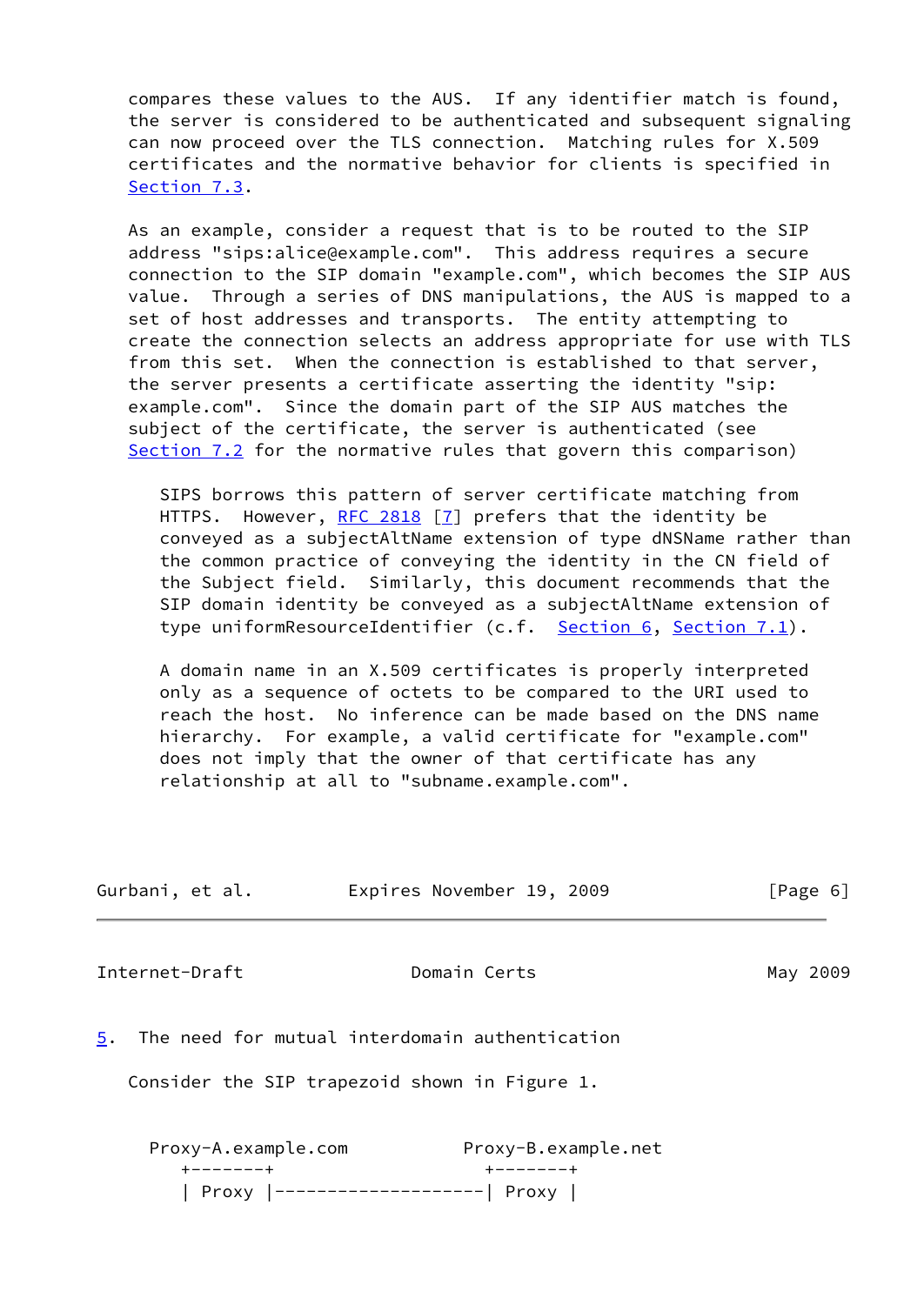

Figure 1: SIP Trapezoid

 An user, alice@example.com, invites bob@example.net for a multimedia communication session. Alice's outbound proxy, Proxy-A.example.com, uses normal [RFC 3263](https://datatracker.ietf.org/doc/pdf/rfc3263)  $[6]$  resolution rules to find a proxy -- Proxy- B.example.net -- in the example.net domain that uses TLS. Proxy-A actively establishes an interdomain TLS connection with Proxy-B and each presents a certificate to authenticate that connection.

[RFC 3261](https://datatracker.ietf.org/doc/pdf/rfc3261) [\[2\]](#page-16-6) section 26.3.2.2 "Interdomain Requests" states that when a TLS connection is created between two proxies:

 "Each side of the connection SHOULD verify and inspect the certificate of the other, noting the domain name that appears in the certificate for comparison with the header fields of SIP messages."

However, [RFC3261](https://datatracker.ietf.org/doc/pdf/rfc3261) is silent on whether to use the subjectAltName or CN of the certificate to obtain the domain name, and which takes precedence when there are multiple names identifying the holder of the certificate.

 The authentication problem for Proxy-A is straightforward: assuming a secure DNS infrastructure and no routing attacks, Proxy-A already knows that Proxy-B is a valid proxy for the example.net domain. Thus, in the certificate Proxy-A receives from Proxy-B, Proxy-A looks for the host name ("Proxy-B.example.net") or an identity consisting of a SIP URI ("sip:example.net") that asserts Proxy-B's authority

| Gurbani, et al. | Expires November 19, 2009 | [Page 7] |
|-----------------|---------------------------|----------|
|                 |                           |          |

<span id="page-7-0"></span>Internet-Draft Domain Certs May 2009

over the example.net domain. Normative behavior for a TLS client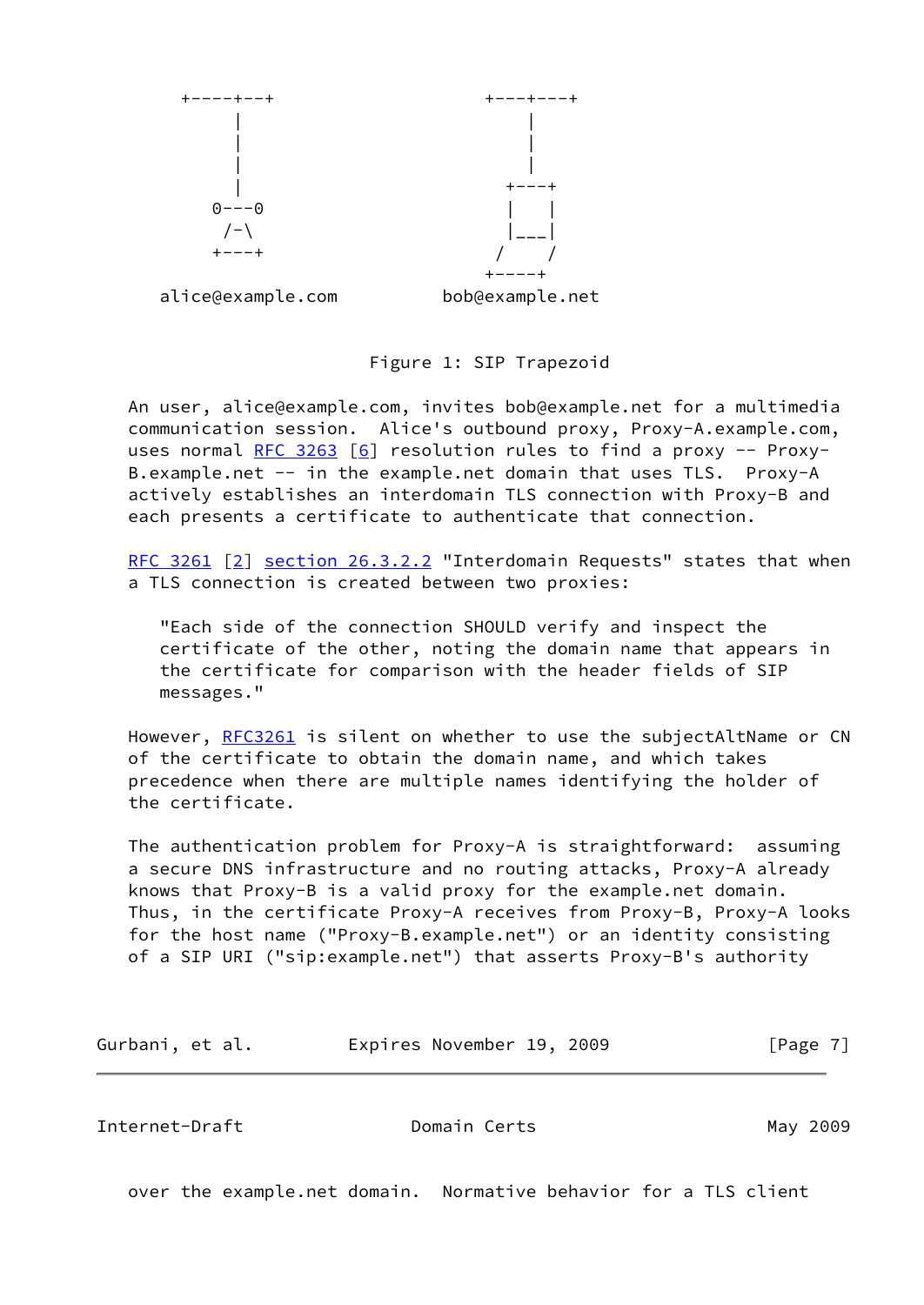like Proxy-A is specified in **Section 7.3.** 

 The problem for Proxy-B is slightly more complex since it accepted the TLS request passively. Thus, Proxy-B does not possess an equivalent AUS that it can use as an anchor in matching identities from Proxy-A's certificate.

[RFC 3261](https://datatracker.ietf.org/doc/pdf/rfc3261) [\[2](#page-16-6)] section 26.3.2.2 only tells Proxy-B to "compare the domain asserted by the certificate with the 'domainname' portion of the From header field in the INVITE request." The difficulty with that instruction is that the domainname in the From header field is not always that of the domain from which the request is received.

 The normative behavior for a TLS server like Proxy-B that passively accepts a TLS connection and requires authentication of the sending peer domain is provided in [Section 7.4](#page-12-0).

<span id="page-8-0"></span>[6](#page-8-0). Certificate usage by a SIP service provider

 Service providers MAY continue the practice of using existing certificates for SIP usage with the identity conveyed in the Subject field; however, such usage is NOT RECOMMENDED for new certificates, which MUST contain the identity or identities in the subjectAltName extension field.

 When assigning certificates to authoritative servers, a SIP service provider MUST ensure that the SIP AUS used to reach the server appears as an identity in the subjectAltName field, or for compatibility with existing certificates, the Subject field of the certificate. In practice, this means that a service provider distributes to its users SIP URIs whose domain portion corresponds to an identity for which the service provider has been issued a certificate.

<span id="page-8-1"></span>[7](#page-8-1). Behavior of SIP entities

 This section normatively specifies the behavior of SIP entities when using X.509 certificates to determine an authenticated SIP domain identity.

 The first two subsections apply to all SIP implementations that use TLS to authenticate the peer:  $Section 7.1$  describes how to extract a set of SIP identities from the certificate obtained from a TLS peer, and **Section 7.2** specifies how to compare SIP identities. The

Gurbani, et al. **Expires November 19, 2009** [Page 8]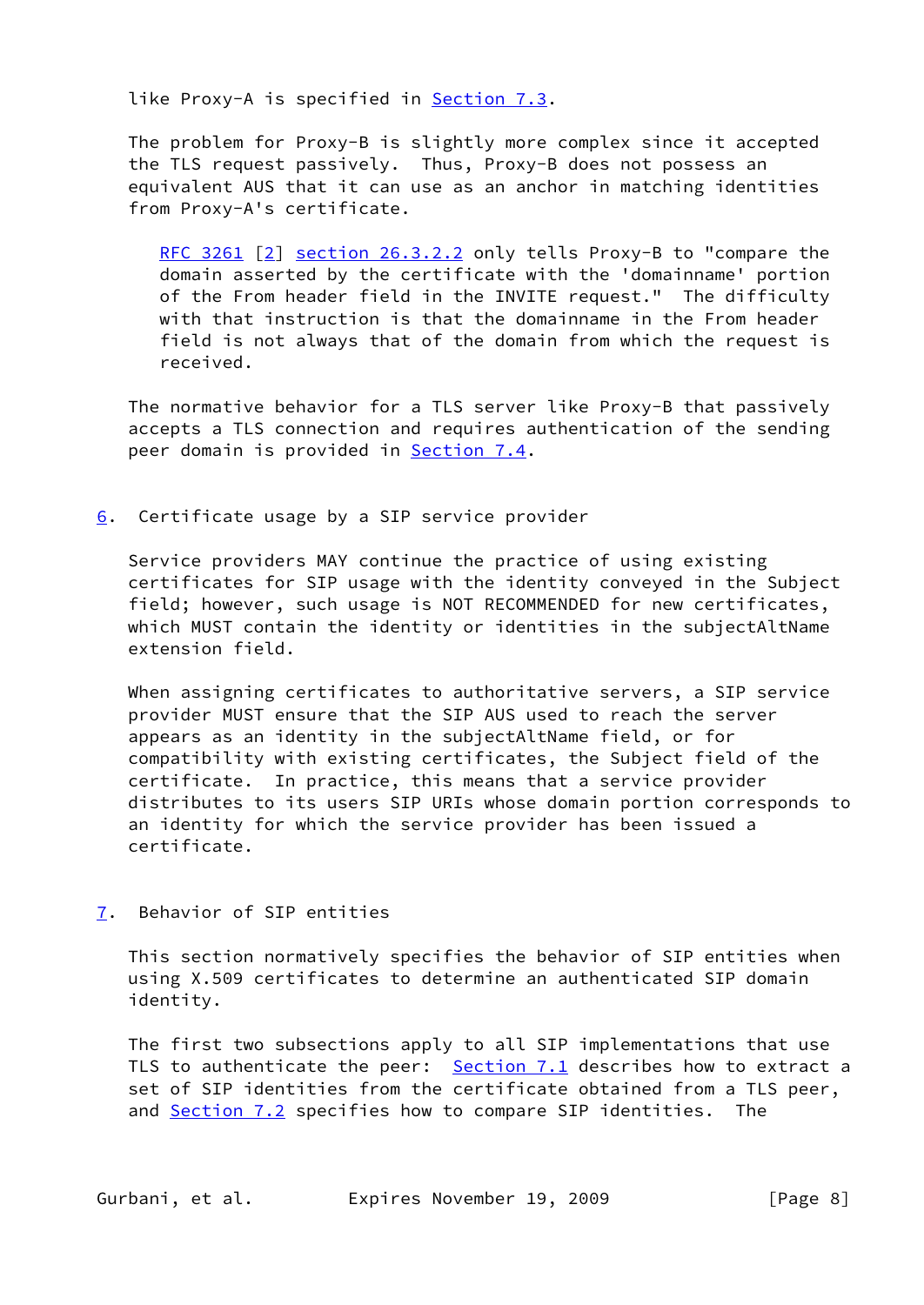<span id="page-9-1"></span> remaining subsections provide context for how and when these rules are to be applied by entitites in different SIP roles.

<span id="page-9-0"></span>[7.1](#page-9-0). Finding SIP Identities in a Certificate

 Implementations (both clients and server) MUST determine the validity of a certificate by following the procedures for constructing a certificate path and checking revocation status described in [RFC 5280](https://datatracker.ietf.org/doc/pdf/rfc5280)  $[4]$  $[4]$ . This document adds additional rules for interpreting an X.509 certificate for use in SIP.

As specified by [RFC 5280](https://datatracker.ietf.org/doc/pdf/rfc5280)  $[4]$  section 4.2.1.12, implementations MUST check for restrictions on certificate usage declared by any extendedKeyUsage extentions in the certificate. The SIP Extended Key Usage (EKU) document  $[11]$  defines an extendedKeyUsage for SIP.

 Given an X.509 certificate that the above checks have found to be acceptable, the following describes how to determine what SIP domain identity or identities the certificate contains. A single certificate can serve more than one purpose - that is, the certificate might contain identities not acceptable as SIP, domain identities and/or might contain one or more identities that are acceptable for use as SIP domain identities.

- 1. Examine each value in the subjectAltName field. The subjectAltName field and the constraints on its values are defined in Section [4.2.1.6 of RFC 5280](https://datatracker.ietf.org/doc/pdf/rfc5280#section-4.2.1.6)  $[4]$  $[4]$ . The subjectAltName field can be absent or can contain one or more values. Each value in the subjectAltName has a type; the only types acceptable for encoding a SIP domain identity SHALL be:
	- URI If the scheme of the URI is not "sip", then the implementation MUST NOT accept the value as a SIP domain identity.

 If the scheme of the URI value is "sip", and the URI value that contains a userpart (there is an '@'), the implementation MUST NOT accept the value as a SIP domain identity (a value with a userpart identifies an individual user, not a domain).

 If the scheme of the URI value is "sip", and there is no userinfo component in the URI (there is no '@'), then the implementation MUST accept the hostpart as a SIP domain identity.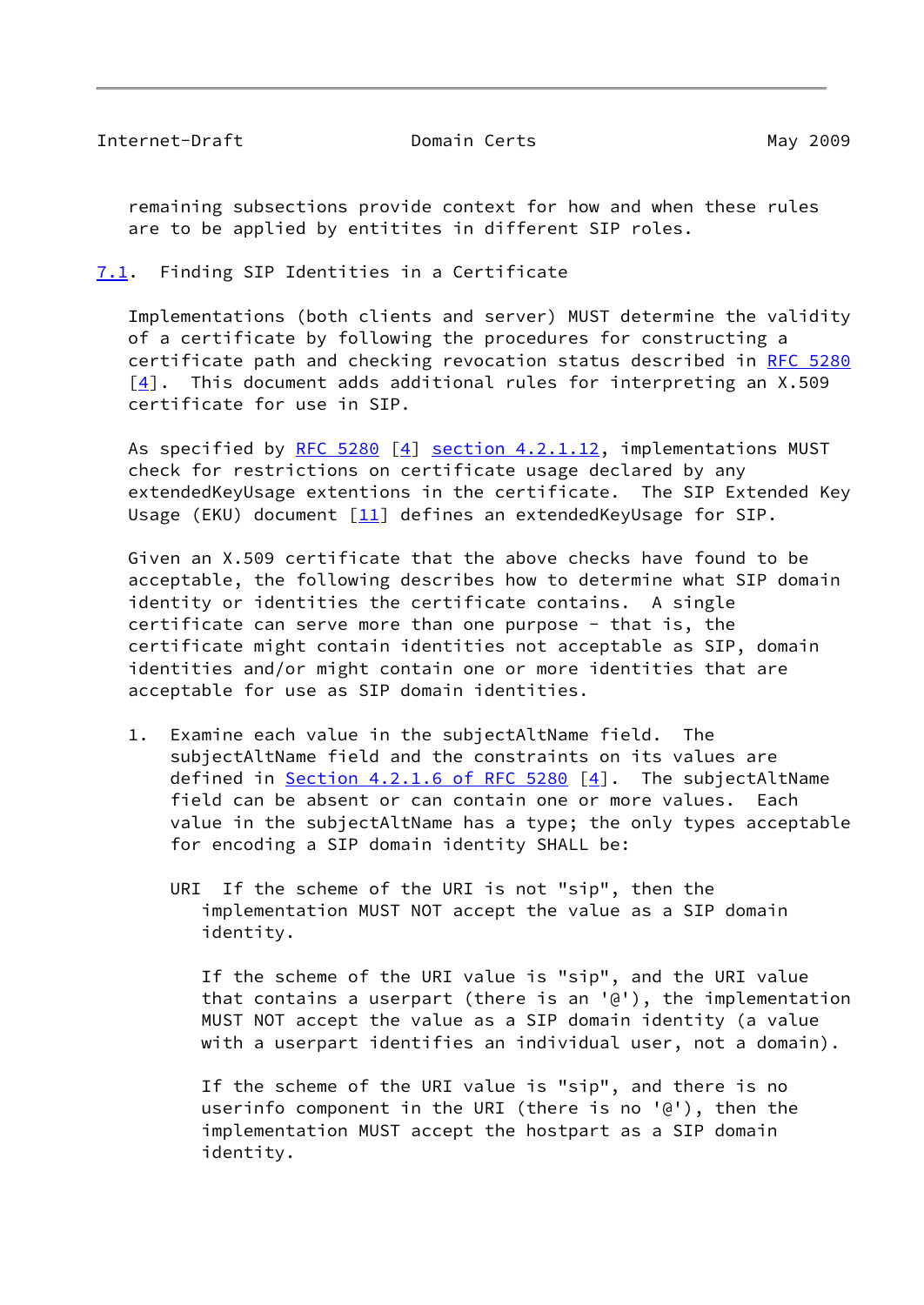<span id="page-10-1"></span>Note: URI scheme tokens are always case insensitive

- DNS An implementation MUST accept a domain name system identifier as a SIP domain identity if and only if no other identity is found that matches the "sip" URI type described above.
- 2. If and only if the subjectAltName does not appear in the certificate, the implementation MAY examine the CN field of the certificate. If a valid DNS name is found there, the implementation MAY accept this value as a SIP domain identity.
- 3. Accepting a DNS name in the CN value is allowed for backward compatibility, but a Certificate Authority SHOULD NOT issue new certificates with the identity as a DNS name in the CN value; see [Section 6.](#page-8-0)

 The above procedure yields a set containing zero or more identities from the certificate. A client uses these identities to authenticate a server (see [Section 7.3](#page-11-0)) and a server uses them to authenticate a client (see [Section 7.4\)](#page-12-0).

<span id="page-10-0"></span>[7.2](#page-10-0). Comparing SIP Identities

 When an implementation (either client or server) compares two values as SIP domain identities:

 Implementations MUST compare only the DNS name component of each SIP domain identifier; an implementation MUST NOT use any scheme or parameters in the comparison.

 Implementations MUST compare the values as DNS names, which means that the comparison is case insensitive as specified by [RFC 4343](https://datatracker.ietf.org/doc/pdf/rfc4343) [[5\]](#page-16-10). Implementations MUST handle Internationalized Domain Names (IDNs) in accordance with Section [7.2 of RFC 5280](https://datatracker.ietf.org/doc/pdf/rfc5280#section-7.2) [\[4\]](#page-16-7) .

Implemenations MUST match the values in their entirety:

Implementations MUST NOT match suffixes. For example,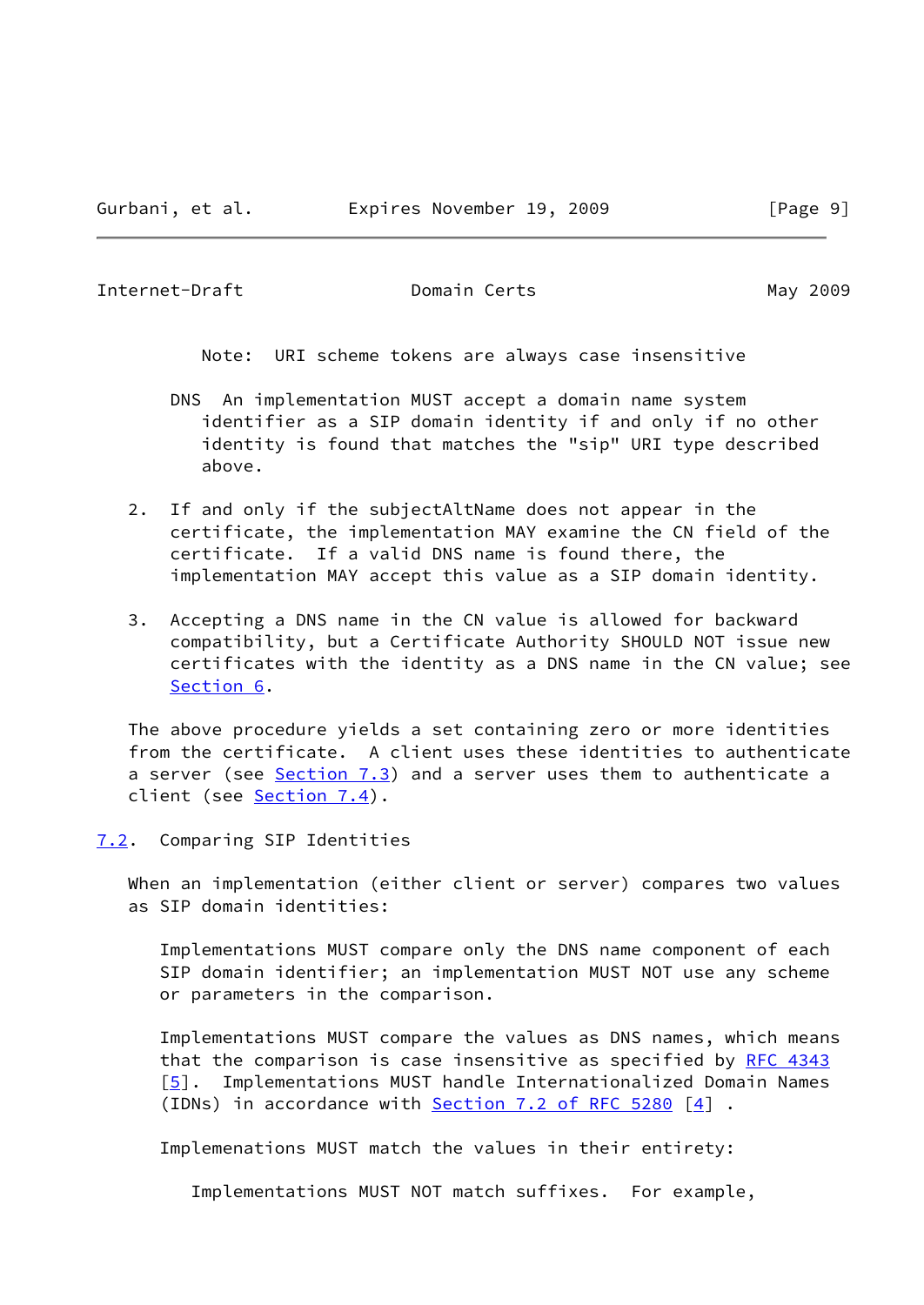"foo.example.com" does not match "example.com".

 Implemenations MUST NOT match any form of wildcard, such as a leading "." or "\*." with any other DNS label or sequence of labels. For example, "\*.example.com" matches only "\*.example.com" but not "foo.example.com". Similarly, ".example.com" matches only ".example.com", and does not match "foo.example.com."

| Gurbani, et al. | Expires November 19, 2009 | [Page 10] |
|-----------------|---------------------------|-----------|
|                 |                           |           |

<span id="page-11-1"></span>Internet-Draft Domain Certs May 2009

 [RFC 2818](https://datatracker.ietf.org/doc/pdf/rfc2818) [[7\]](#page-16-9) (HTTP over TLS) allows the dNSName component to contain a wildcard; e.g., "DNS:\*.example.com". [RFC 5280](https://datatracker.ietf.org/doc/pdf/rfc5280)  $[4]$ , while not disallowing this explicitly, leaves the interpretation of wildcards to the individual specification. [RFC 3261](https://datatracker.ietf.org/doc/pdf/rfc3261) [[2\]](#page-16-6) does not provide any guidelines on the presence of wildcards in certificates. Through the rule above, this document prohibits such wildcards in certificates for SIP domains.

# <span id="page-11-0"></span>[7.3](#page-11-0). Client behavior

 A client uses the domain portion of the SIP AUS to query a (possibly untrusted) DNS to obtain a result set, which is one or more SRV and A records identifying the server for the domain (see [Section 4](#page-5-0) for an overview.)

 The SIP server, when establishing a TLS connection, presents its certificate to the client for authentication. The client MUST determine the SIP domain identities in the server certificate using the procedure in  $Section 7.1$ . Then, the client MUST compare the original domain portion of the SIP AUS used as input to the [RFC 3263](https://datatracker.ietf.org/doc/pdf/rfc3263)  $[6]$  $[6]$  server location procedures to the SIP domain identities obtained from the certificate.

- o If there were no identities found in the server certificate, the server is not authenticated.
- o If the AUS matches any SIP domain identity obtained from the certificate when compared as described in section [Section 7.2](#page-10-0), the server is authenticated for the domain.
- If the server is not authenticated, the client MUST close the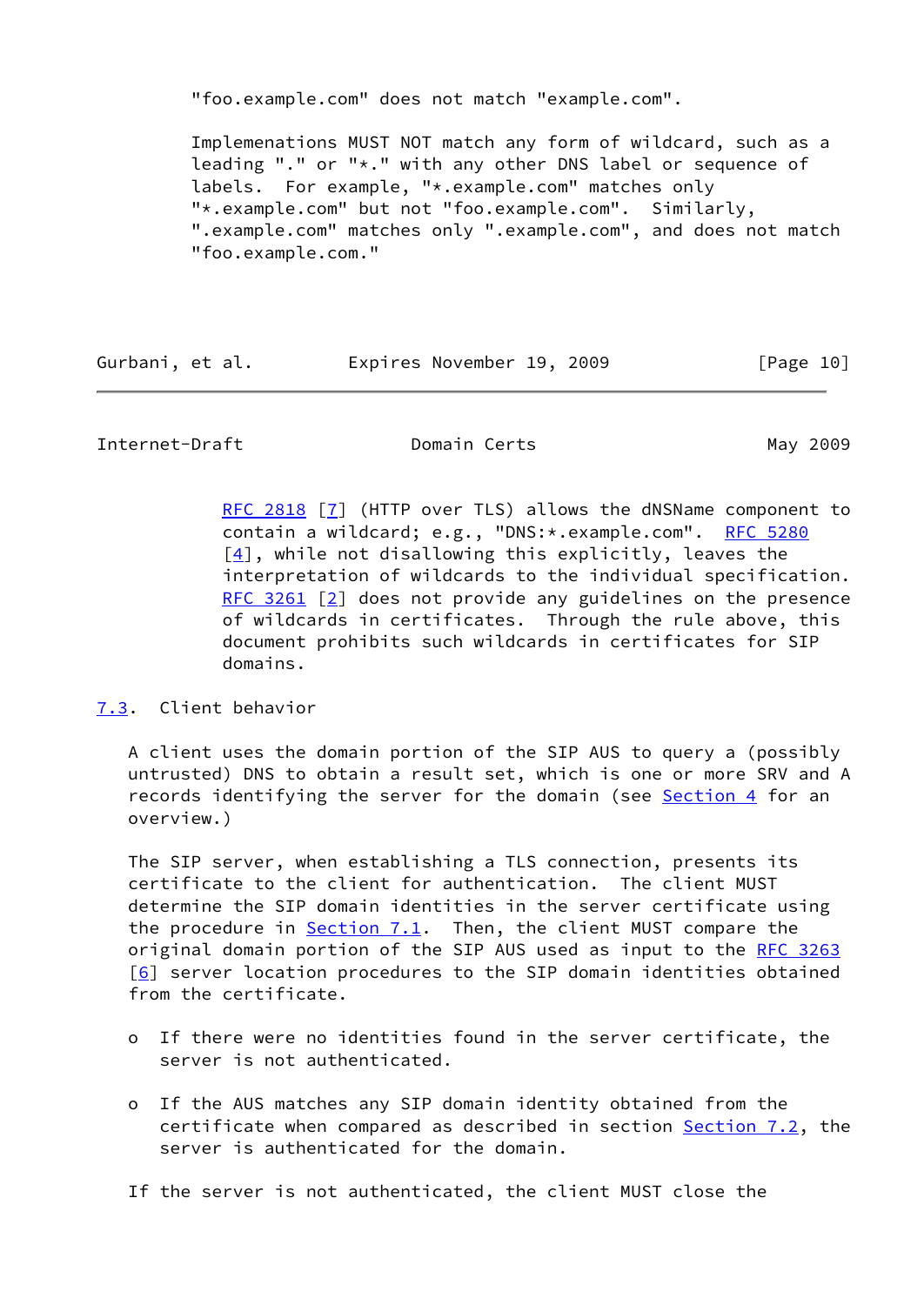connection immediately.

<span id="page-12-0"></span>[7.4](#page-12-0). Server behavior

When a server accepts a TLS connection, the server presents its own X.509 certificate to the client. To authenticate the client, the server asks the client for a certificate. If the client possesses a certificate, that certificate is presented to the server. If the client does not present a certificate, the client MUST NOT be considered authenticated.

 Whether or not to close a connection if the client does not present a certificate is a matter of local policy, and depends on the authentication needs of the server for the connection. Some currently deployed servers use Digest authentication to authenticate individual requests on the connection, and choose to

| Gurbani, et al. | Expires November 19, 2009 | [Page 11] |
|-----------------|---------------------------|-----------|
|                 |                           |           |

<span id="page-12-1"></span>Internet-Draft Domain Certs May 2009

 treat the connection as authenticated by those requests for some purposes (but see [Section 8.1](#page-15-0)).

 If the local server policy requires client authentication for some local purpose, then one element of such a local policy might be to allow the connection only if the client is authenticated. For example, if the server is an inbound proxy that has peering relationships with the outbound proxies of other specific domains, the server might allow only connections authenticated as coming from those domains.

 To authenticate the client, the server MUST obtain the set of SIP domain identities from the client certificate as described in [Section 7.1](#page-9-0). Because the server accepted the TLS connection passively, unlike a client, the server does not possess an AUS for comparison. Nonetheless, server policies can use the set of SIP domain identities gathered from the certificate in [Section 7.1](#page-9-0) to make authorization decisions.

 For example, a very open policy could be to accept a X.509 certificate and validate the certificate using the procedures in [RFC](https://datatracker.ietf.org/doc/pdf/rfc5280)  $5280$  [\[4\]](#page-16-7). If the certificate is valid, the identity set is logged.

 Alternatively, the server could have a list of all SIP domains the server is allowed to accept connections from; when a client presents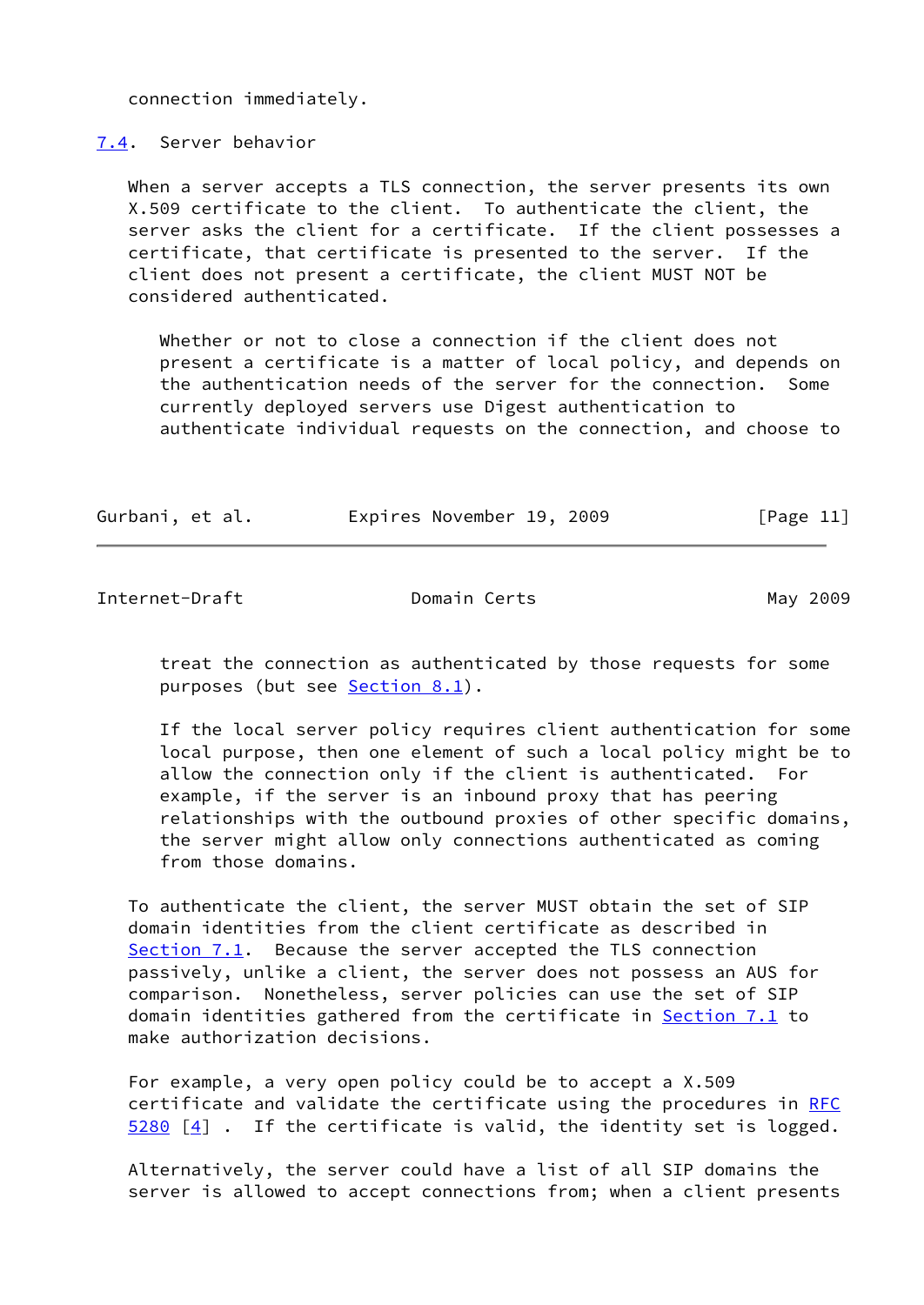its certificate, for each identity in the client certificate, the server searches for the identity in the list of acceptable domains to decide whether or not to accept the connection. Other policies that make finer distinctions are possible.

 The decision of whether or not the authenticated connection to the client is appropriate for use to route new requests to the client domain is independent of whether or not the connection is authenticated; the connect-reuse  $[9]$  draft discusses this aspect in more detail.

#### <span id="page-13-0"></span>[7.5](#page-13-0). Proxy behavior

 A proxy MUST use the procedures defined for a User Agent Server (UAS) in [Section 7.4](#page-12-0) when authenticating a connection from a client.

 A proxy MUST use the procedures defined for a User Agent Client (UAC) in [Section 7.3](#page-11-0) when requesting an authenticated connection to a UAS.

 If a proxy adds a Record-Route when forwarding a request with the expectation that the route is to use secure connections, the proxy MUST insert into the Record-Route header a URI that corresponds to an identity for which the proxy has a certificate; if the proxy does not

| Gurbani, et al. | Expires November 19, 2009 |  |  | [Page 12] |  |
|-----------------|---------------------------|--|--|-----------|--|
|-----------------|---------------------------|--|--|-----------|--|

<span id="page-13-2"></span>Internet-Draft **Domain Certs** Domain Certs May 2009

 insert such a URI, then creation of a secure connection using the value from the Record-Route as the AUS will be impossible.

<span id="page-13-1"></span>[7.6](#page-13-1). Registrar behavior

 A SIP registrar, acting as a server, follows the normative behavior of **[Section 7.4](#page-12-0).** When the SIP registrar accepts a TLS connection from the client, the SIP registrar presents its certificate. Depending on the registrar policies, the SIP registrar can challenge the client with HTTP Digest.

<span id="page-13-3"></span>[7.7](#page-13-3). Redirect server behavior

 A SIP redirect server follows the normative behavior of a UAS as specified in [Section 7.4](#page-12-0).

<span id="page-13-4"></span>[7.8](#page-13-4). Virtual SIP Servers and Certificate Content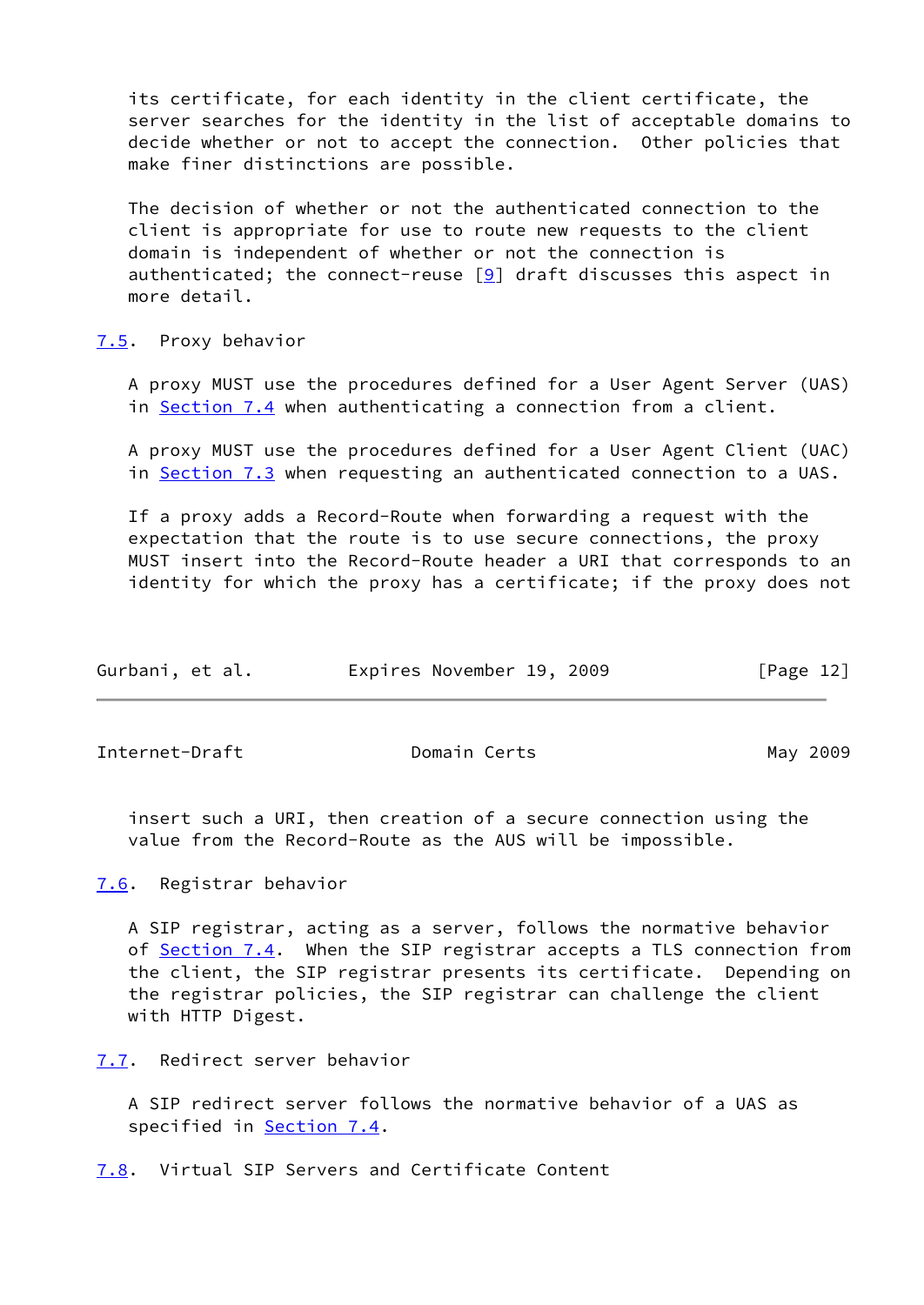In the "virtual hosting" cases where multiple domains are managed by a single application, a certificate can contain multiple subjects by having distinct identities in the subjectAltName field as specified in RFC  $4474$   $[8]$  $[8]$ . Clients seeking to authenticate a server on such a virtual host can still follow the directions in [Section 7.3](#page-11-0) to find the identity matching the SIP AUS used to query DNS.

 Alternatively, if the TLS client hello "server\_name" extension as defined in RFC  $5246$   $[3]$  $[3]$  is supported, the client SHOULD use that extension to request a certificate corresponding to the specific domain (the SIP AUS) that the client is seeking to establish a connection with.

<span id="page-14-0"></span>[8](#page-14-0). Security Considerations

 The goals of TLS (when used with X.509 certificates) include the following security guarantees at the transport layer:

 Confidentiality: packets tunneled through TLS can be read only by the sender and receiver.

 Integrity: packets tunneled through TLS cannot be undetectably modified on the connection between the sender and receiver.

 Authentication: each principal is authenticated to the other as possessing a private key for which a certificate has been issued. Moreover, this certificate has not been revoked, and is verifiable by a certificate chain leading to a (locally configured) trust anchor.

| Gurbani, et al. |  | Expires November 19, 2009 |  |  | [Page 13] |
|-----------------|--|---------------------------|--|--|-----------|
|-----------------|--|---------------------------|--|--|-----------|

<span id="page-14-1"></span>Internet-Draft **Domain Certs** Domain Certs May 2009

 We expect appropriate processing of domain certificates to provide the following security guarantees at the application level:

 Confidentiality: SIPS messages from alice@example.com to bob@example.net can be read only by alice@example.com, bob@example.net, and SIP proxies issued with domain certificates for example.com or example.net.

 Integrity: SIPS messages from alice@example.com to bob@example.net cannot be undetectably modified on the links between alice@example.com, bob@example.net, and SIP proxies issued with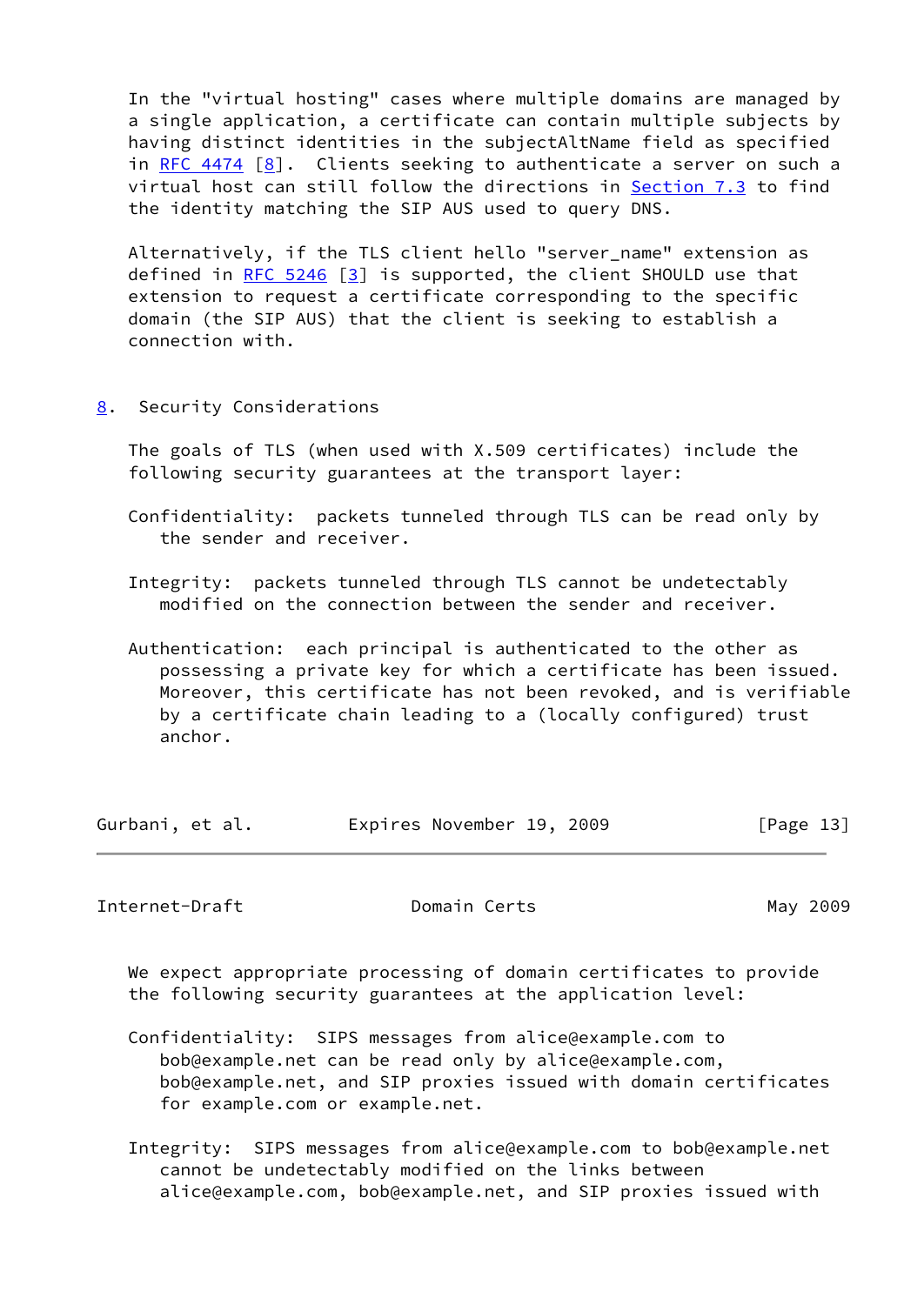domain certificates for example.com or example.net.

 Authentication: alice@example.com and proxy.example.com are mutually authenticated; moreover proxy.example.com is authenticated to alice@example.com as an authoritative proxy for domain example.com. Similar mutual authentication guarantees are given between proxy.example.com and proxy.example.net and between proxy.example.net and bob@example.net. As a result, alice@example.com is transitively mutually authenticated to bob@example.net (assuming trust in the authoritative proxies for example.com and example.net).

# <span id="page-15-0"></span>[8.1](#page-15-0). Connection authentication using Digest

 Digest authentication in SIP provides for authentication of the message sender to the challenging UAS. As commonly deployed, digest authentication provides only very limited integrity protection of the authenticated message, and has no provision for binding the authentication to any attribute of the transport. Many existing SIP deployments have chosen to use the Digest authentication of one or more messages on a particular transport connection as a way to authenticate the connection itself - by implication, authenticating other (unauthenticated) messages on that connection. Some even choose to similarly authenticate a UDP source address and port based on the digest authentication of another message received from that address and port. This use of digest goes beyond the assurances that the Digest Authentication mechanism was designed to provide. A SIP imlementation SHOULD NOT use the Digest Authentication of one message on a TCP connection or from a UDP peer to infer any authentication of any other messages on that connection or from that peer. Authentication of the domain at the other end of a connection SHOULD be accomplished using TLS and the certificate validation rules described by this specification instead.

| Gurbani, et al. | Expires November 19, 2009 |  |  |  | [Page 14] |  |
|-----------------|---------------------------|--|--|--|-----------|--|
|-----------------|---------------------------|--|--|--|-----------|--|

<span id="page-15-2"></span>Internet-Draft **Domain Certs** Domain Certs May 2009

#### <span id="page-15-1"></span>[9](#page-15-1). IANA Considerations

This memo does not contain any considerations for IANA.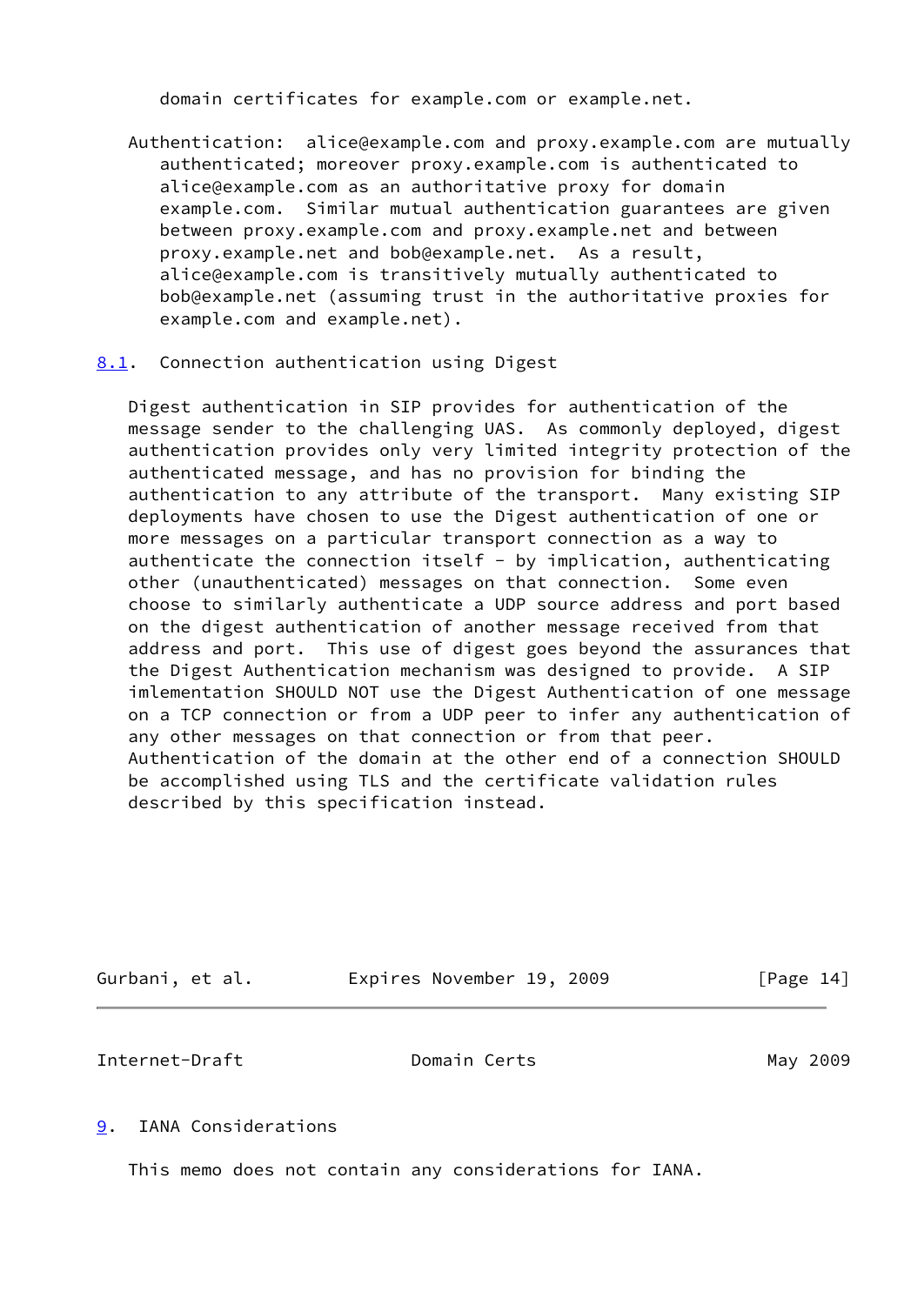# <span id="page-16-0"></span>[10.](#page-16-0) Acknowledgments

 The following IETF contributors provided substantive input to this document: Jeroen van Bemmel, Michael Hammer, Cullen Jennings, Paul Kyzivat, Derek MacDonald, Dave Oran, Jon Peterson, Eric Rescorla, Jonathan Rosenberg, Russ Housley. Special acknowledgement goes to Stephen Kent for extensively reviewing draft versions and suggesting invaluable feedback, edits, and comments.

 Paul Hoffman, Eric Rescorla and Robert Sparks provided much valuable WGLC comments.

#### <span id="page-16-1"></span>[11.](#page-16-1) References

- <span id="page-16-6"></span><span id="page-16-5"></span><span id="page-16-4"></span><span id="page-16-2"></span>[11.1](#page-16-2). Normative References
	- [1] Bradner, S., "Key words for use in RFCs to Indicate Requirement Levels", [RFC 2119,](https://datatracker.ietf.org/doc/pdf/rfc2119) March 1997.
	- [2] Rosenberg, J., Schulzrinne, H., Camarillo, G., Johnston, A., Peterson, J., Sparks, R., Handley, M., and E. Schooler, "SIP: Session Initiation Protocol", [RFC 3261,](https://datatracker.ietf.org/doc/pdf/rfc3261) June 2002.
	- [3] Dierks, T. and E. Rescorla, "The Transport Layer Security (TLS) Protocol Version 1.2", [RFC 5246](https://datatracker.ietf.org/doc/pdf/rfc5246), August 2008.
	- [4] Cooper, D., Santesson, S., Farrell, S., Boyen, S., Housley, R., and W. Polk, "Internet X.509 Public Key Infrastructure Certificate and Certificate Revocation List (CRL) Profile", [RFC 5280](https://datatracker.ietf.org/doc/pdf/rfc5280), May 2008.
	- [5] Eastlake, D., "Domain Name System (DNS) Case Insensitivity Clarification", [RFC 4343](https://datatracker.ietf.org/doc/pdf/rfc4343), January 2006.

# <span id="page-16-10"></span><span id="page-16-7"></span><span id="page-16-3"></span>[11.2](#page-16-3). Informative References

- <span id="page-16-8"></span> [6] Rosenberg, J. and H. Schulzrinne, "Session Initiation Protocol (SIP): Location SIP Servers", [RFC 3263,](https://datatracker.ietf.org/doc/pdf/rfc3263) June 2002.
- <span id="page-16-9"></span>[7] Rescorla, E., "HTTP Over TLS", [RFC 2818](https://datatracker.ietf.org/doc/pdf/rfc2818), May 2000.
- <span id="page-16-11"></span>[8] Peterson, J. and C. Jennings, "Enhancements for Authenticated

| Gurbani, et al. | Expires November 19, 2009 |  | [Page 15] |
|-----------------|---------------------------|--|-----------|
|-----------------|---------------------------|--|-----------|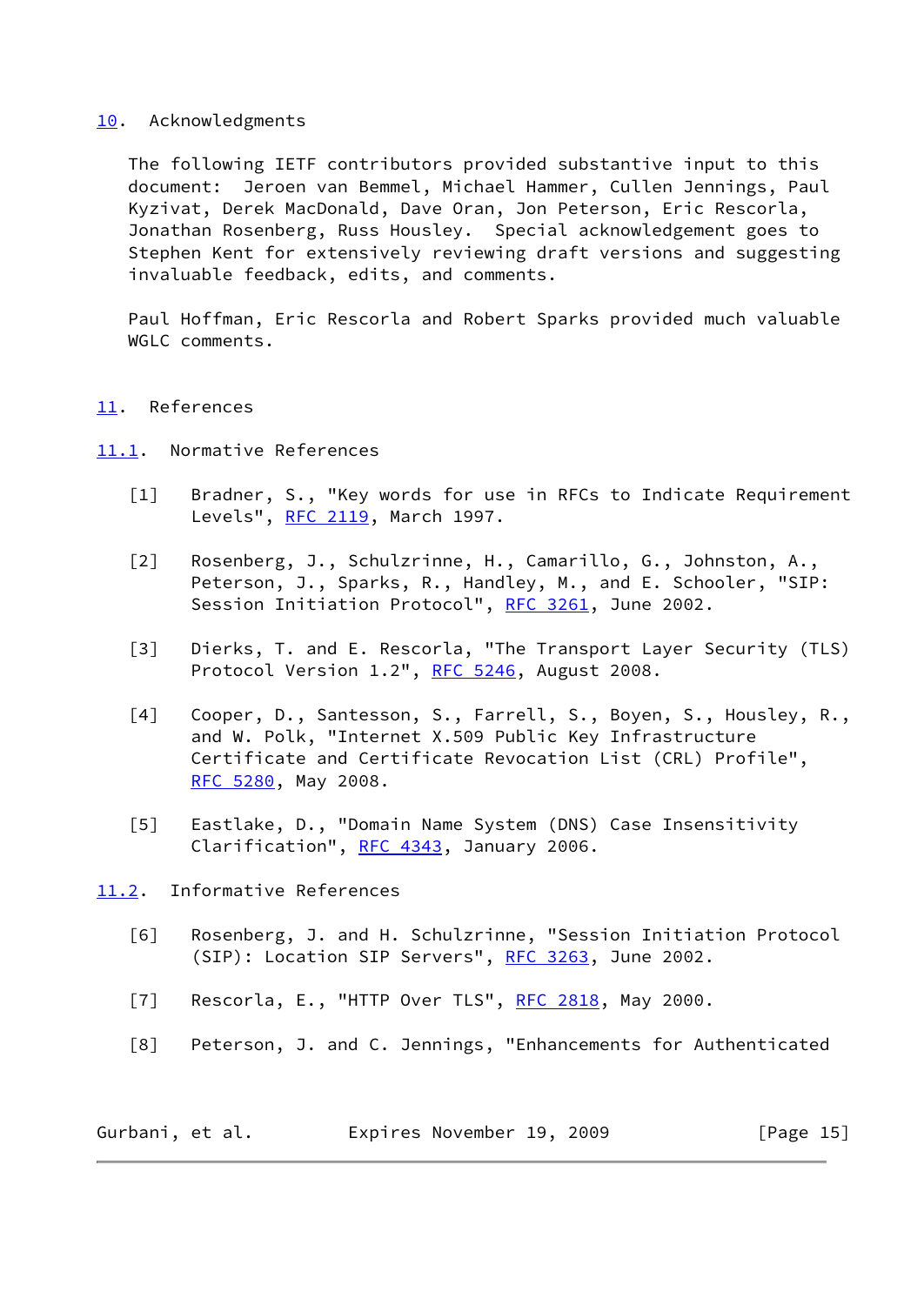<span id="page-17-1"></span> Identity Management in the Session Initiation Protocol (SIP)", [RFC 4474](https://datatracker.ietf.org/doc/pdf/rfc4474), August 2006.

- <span id="page-17-5"></span> [9] Mahy, R., Gurbani, V., and B. Tate, "Connection Reuse in the Session Initiation Protocol", [draft-ietf-sip-connect-reuse-13.txt](https://datatracker.ietf.org/doc/pdf/draft-ietf-sip-connect-reuse-13.txt) (work in progress), March 2009.
- <span id="page-17-6"></span> [10] Drage, K., "A Process for Handling Essential Corrections to the Session Initiation Protocol (SIP)", [draft-drage-sip-essential-correction-03.txt](https://datatracker.ietf.org/doc/pdf/draft-drage-sip-essential-correction-03.txt) (work in progress), July 2008.
- <span id="page-17-4"></span> [11] Lawrence, S. and V. Gurbani, "Using Extended Key Usage (EKU) for Session Initiation Protocol (SIP) X.509 Certificates", [draft-ietf-sip-eku-05.txt](https://datatracker.ietf.org/doc/pdf/draft-ietf-sip-eku-05.txt) (work in progress), May 2009.

<span id="page-17-0"></span>[Appendix A.](#page-17-0) Editorial guidance (non-normative)

This document is intended to update [RFC 3261](https://datatracker.ietf.org/doc/pdf/rfc3261) in accordance with the SIP Working Group procedures described in  $[10]$  $[10]$  or its successor.

 This appendix provides guidance to the editor of the next comprehensive update to  $RFC 3261$  [\[2\]](#page-16-6) on how to incorporate the changes provided by this document.

# <span id="page-17-2"></span>[A.1](#page-17-2). Additions

The content of sections [Section 4](#page-5-0) through [Section 7](#page-8-1) inclusive can be incorporated as subsections within a section that describes SIP domain authentication.

 The contents of [Section 8.1](#page-15-0) can be incorporated into the Security Considerations section of the new document.

 All normative references from this document can be carried forward to the successor document.

# <span id="page-17-3"></span>[A.2](#page-17-3). Changes

 The following subsections describe changes in specific sections of [RFC 3261](https://datatracker.ietf.org/doc/pdf/rfc3261) [\[2\]](#page-16-6) that need to be modified in the successor document to align them with the content of this document. In each of the following, the token <domain-authentication> is a reference to the section added as described in [Appendix A.1](#page-17-2).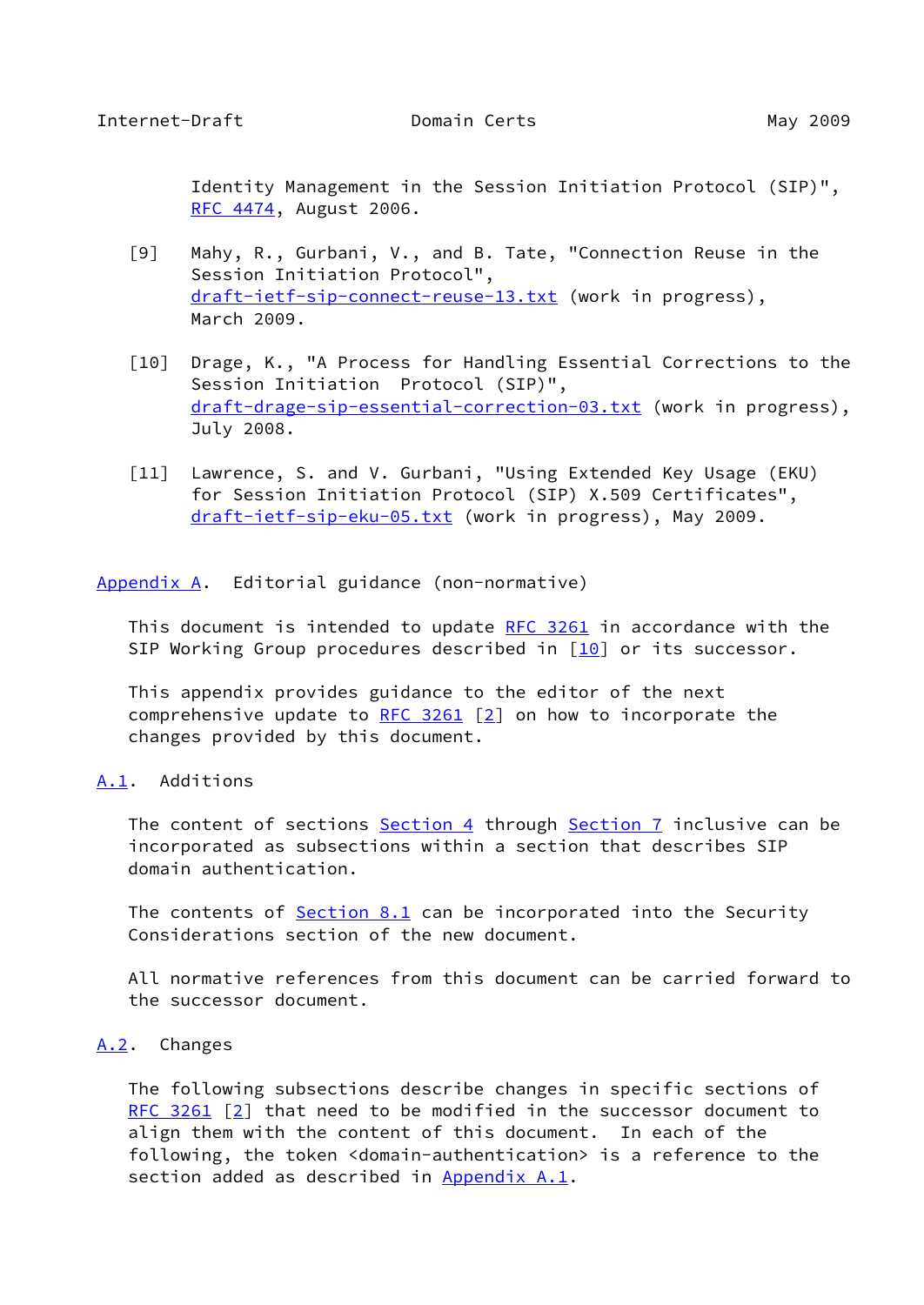#### <span id="page-18-1"></span><span id="page-18-0"></span>[A.2.1](#page-18-0). 26.3.1

The current text says:

 Proxy servers, redirect servers and registrars SHOULD possess a site certificate whose subject corresponds to their canonical hostname.

The suggested replacement for the above is:

 Proxy servers, redirect servers, registrars, and any other server that is authoritative for some SIP purpose in a given domain SHOULD possess a certificate whose subject is a SIP domain as described in <domain-authentication>.

Authors' Addresses

 Vijay K. Gurbani Bell Laboratories, Alcatel-Lucent 1960 Lucent Lane Room 9C-533 Naperville, IL 60566 USA

 Phone: +1 630 224-0216 Email: vkg@alcatel-lucent.com

 Scott Lawrence Nortel Networks, Inc. 600 Technology Park Billerica, MA 01821 USA

 Phone: +1 978 288 5508 Email: scott.lawrence@nortel.com

Alan S.A. Jeffrey